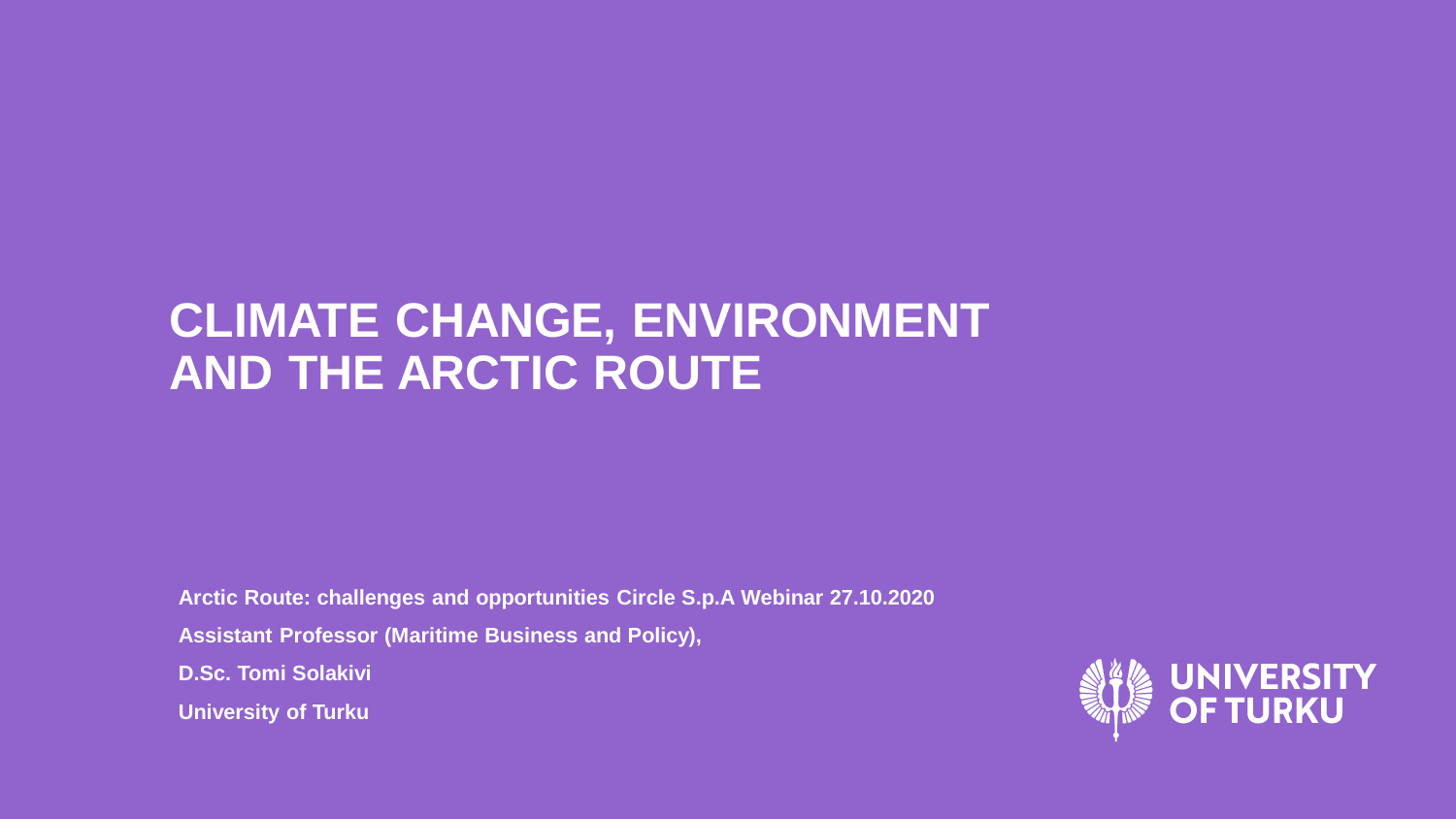### **Climate change from the perspective of arctic shipping**



Source: NSIDC 2013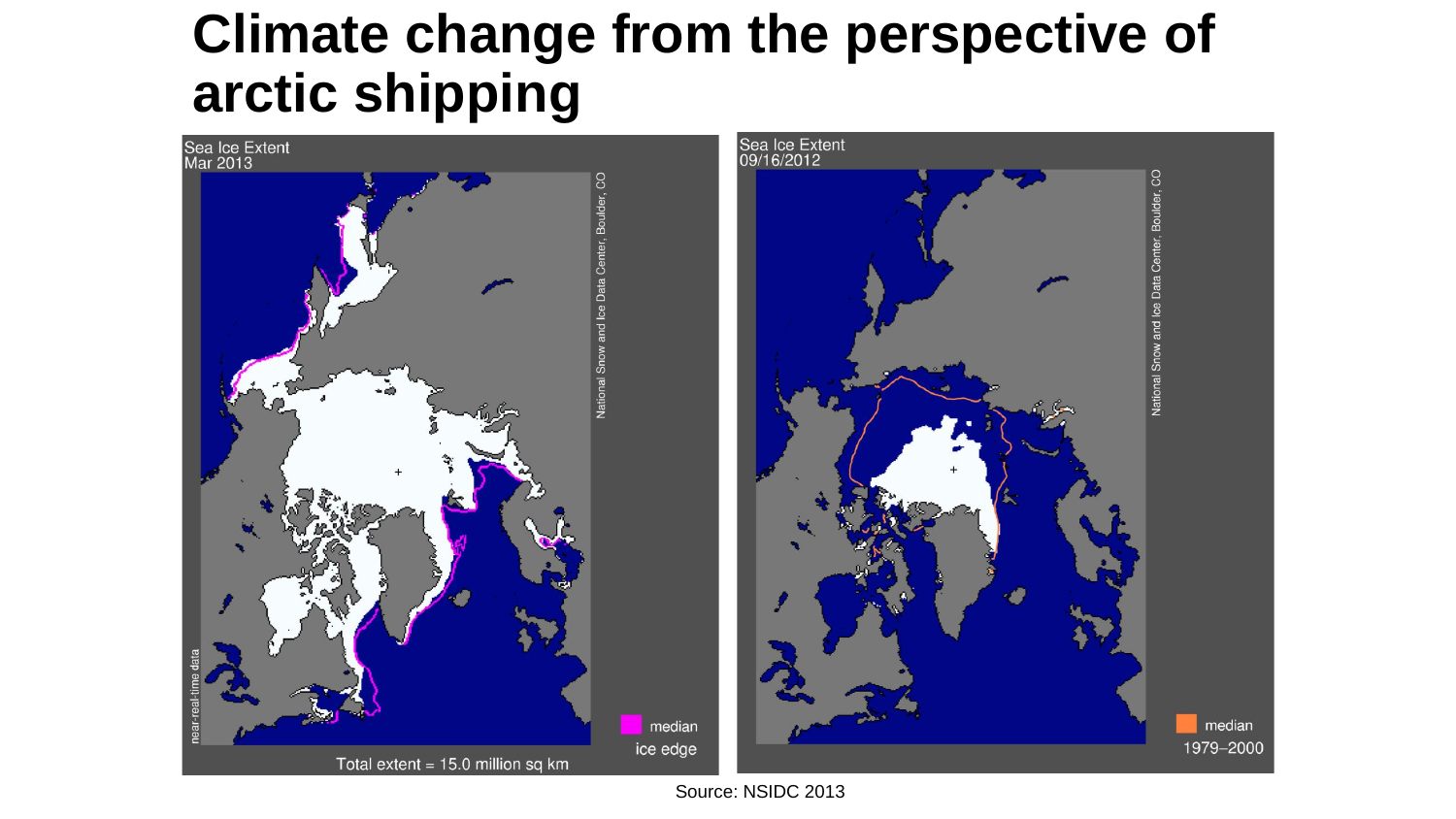# **Climate and NSR**

- Traffic on the NSR mainly seasonal
- Sailing season of the NSR June-November
	- Icebreaker assisted sailing season around 150 days
	- Open water (currently around 1-1,5 months) season expected to become longer
	- In 2050 Arctic Sea expected to be ice free during summer?
- Ice cover expected to remain during the winter season
	- Ice thickness around 1.5 m during December-May
	- Ice strengthened (and more expensive) vessels also during open water
	- Ice breaking capacity a critical bottleneck (even with Arktika and Lider –classes)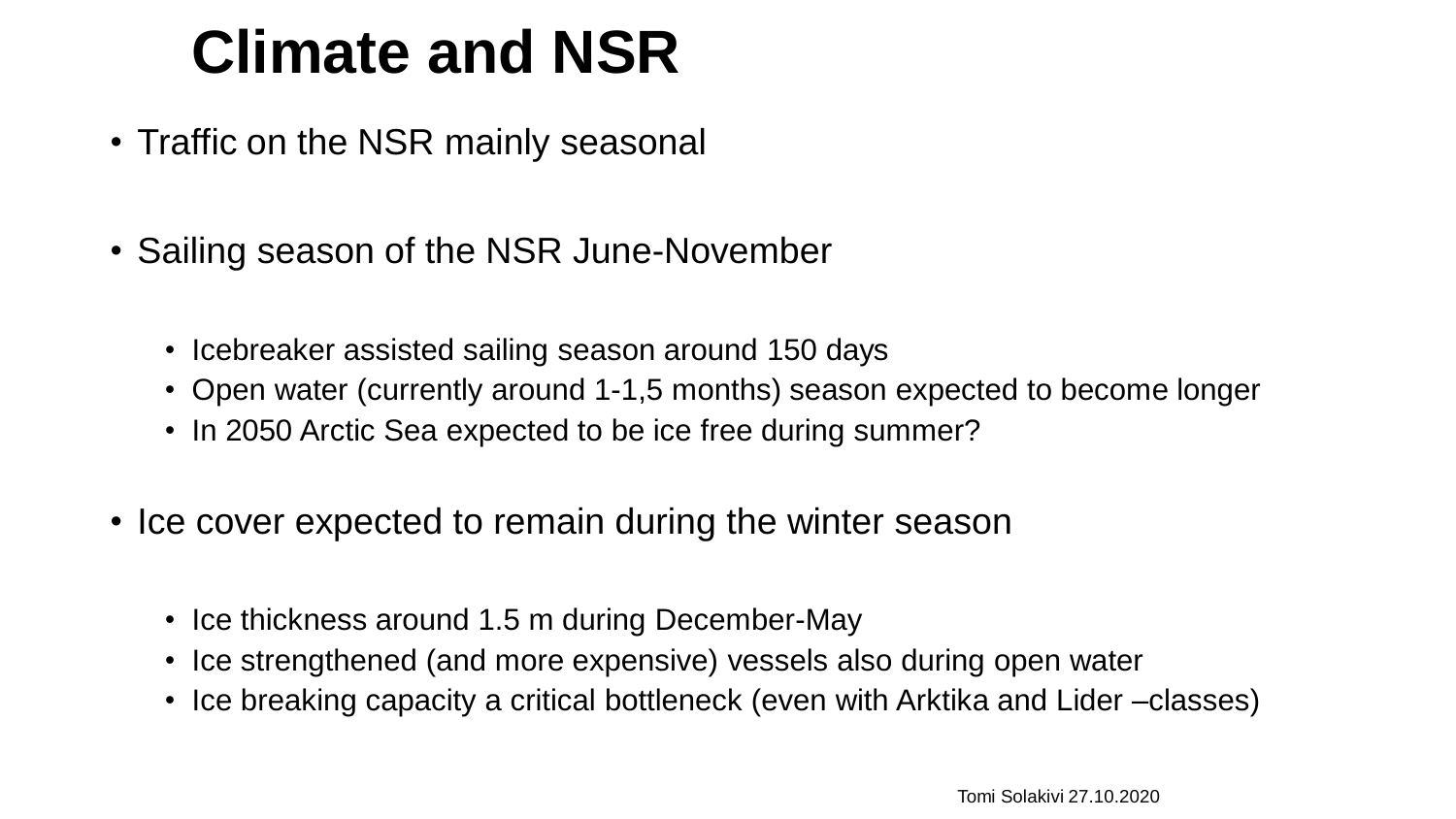#### **Illustration of conditions in the Arctic route**



Tomi Solakivi 27.10.2020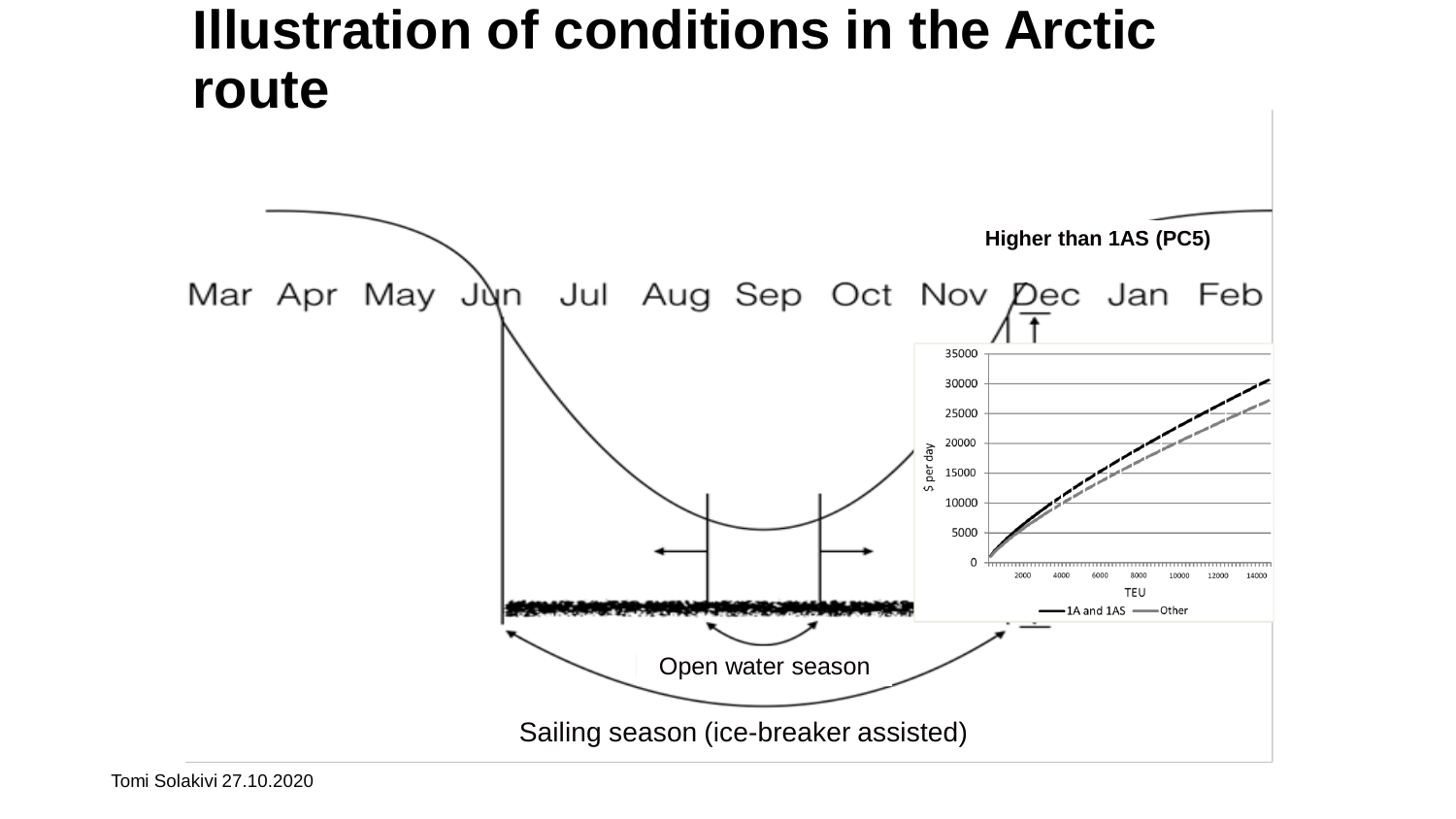### **NSR TRAFFIC FLOW BY TYPE 1980-2017**

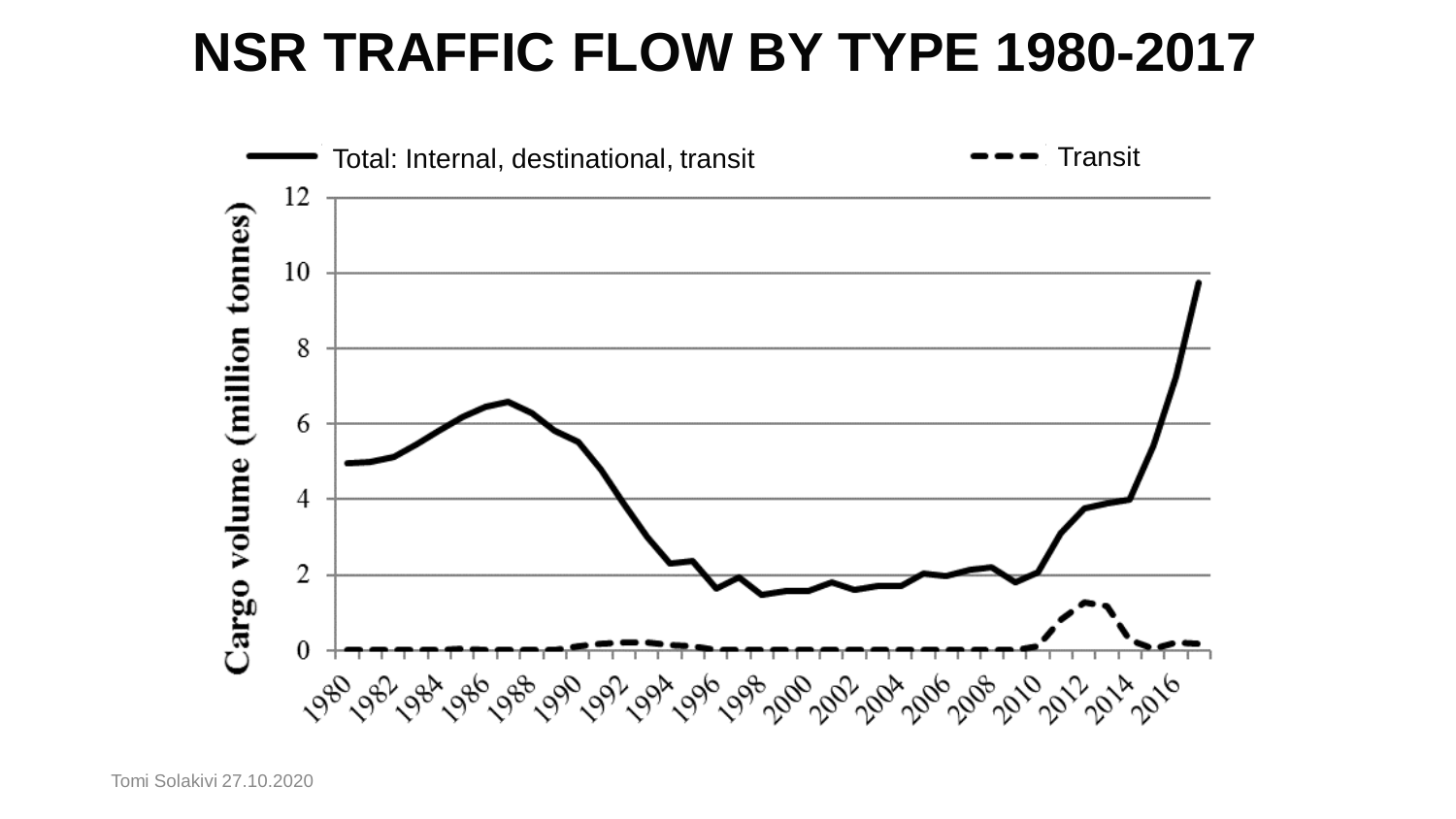# **Environmental considerations?**

- From the perspective of emissions NSR is a double-edged sword
	- Shorter distance has potential for emissions reduction
	- Black carbon increases the effects of climate change and melting of ice
- The vulnerability of the Arctic Ecosystem
	- Possible HFO spills would do irreparable damage
	- Practically no possibility for cleanup and recovery in case of an accident